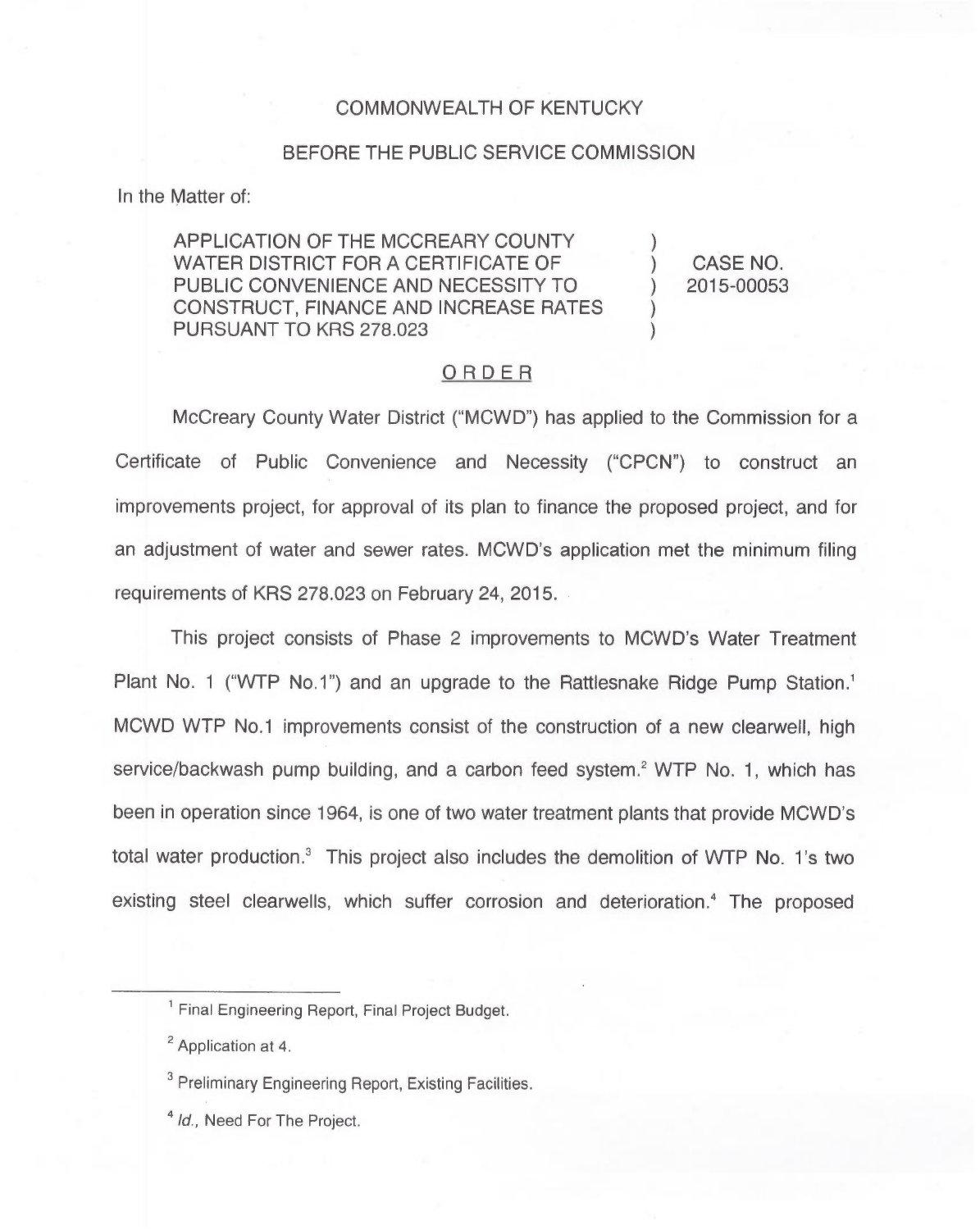improvements will allow MCWD to provide a reliable water supply and reliable service to its customers. The total cost of the project, including legal, administrative, development, and engineering costs, plus interest and contingencies, is \$2,097,000.<sup>5</sup>

MCWD proposes to finance the proposed construction with the proceeds of the issuance and sale of \$1,158,000 of its Waterworks Revenue Bonds to Rural Development ("RD"), an agency of the U.S. Department of Agriculture, and an RD grant in the amount of \$939,000. The proposed bonds will mature over a 40-year period and accrue interest at a rate not to exceed 3.25 percent per annum. Under the proposed rates, the monthly bill of a residential water customer who uses 5,000 gallons will increase from \$36.10 to \$40.60, or approximately 12.5 percent. Further, the monthly bill of a residential sewer customer using 5,000 gallons will increase from \$33.25 to \$39.60, or approximately 19 percent.

MCWD has submitted its application pursuant to KRS 278.023. Notwithstanding KRS 278.020(1), KRS 278.180, KRS 278.190, and KRS 278.300, KRS 278.023 requires the Commission to accept agreements between water districts and RD regarding construction projects, and to issue the necessary orders to implement the terms of such agreements within 30 days of satisfactory completion of the minimum filing requirements.

KRS 278.023 does not grant the Commission any discretionary authority to modify or reject any portion of the agreement between RD and MCWD, or to defer the issuance of all necessary orders to implement the terms of that agreement. It further denies the Commission any authority to reject an application when the evidence of record indicates that a water district's proposed facilities will result in the wasteful

 $-2-$ 

<sup>&</sup>lt;sup>5</sup> Final Engineering Report, Final Project Budget.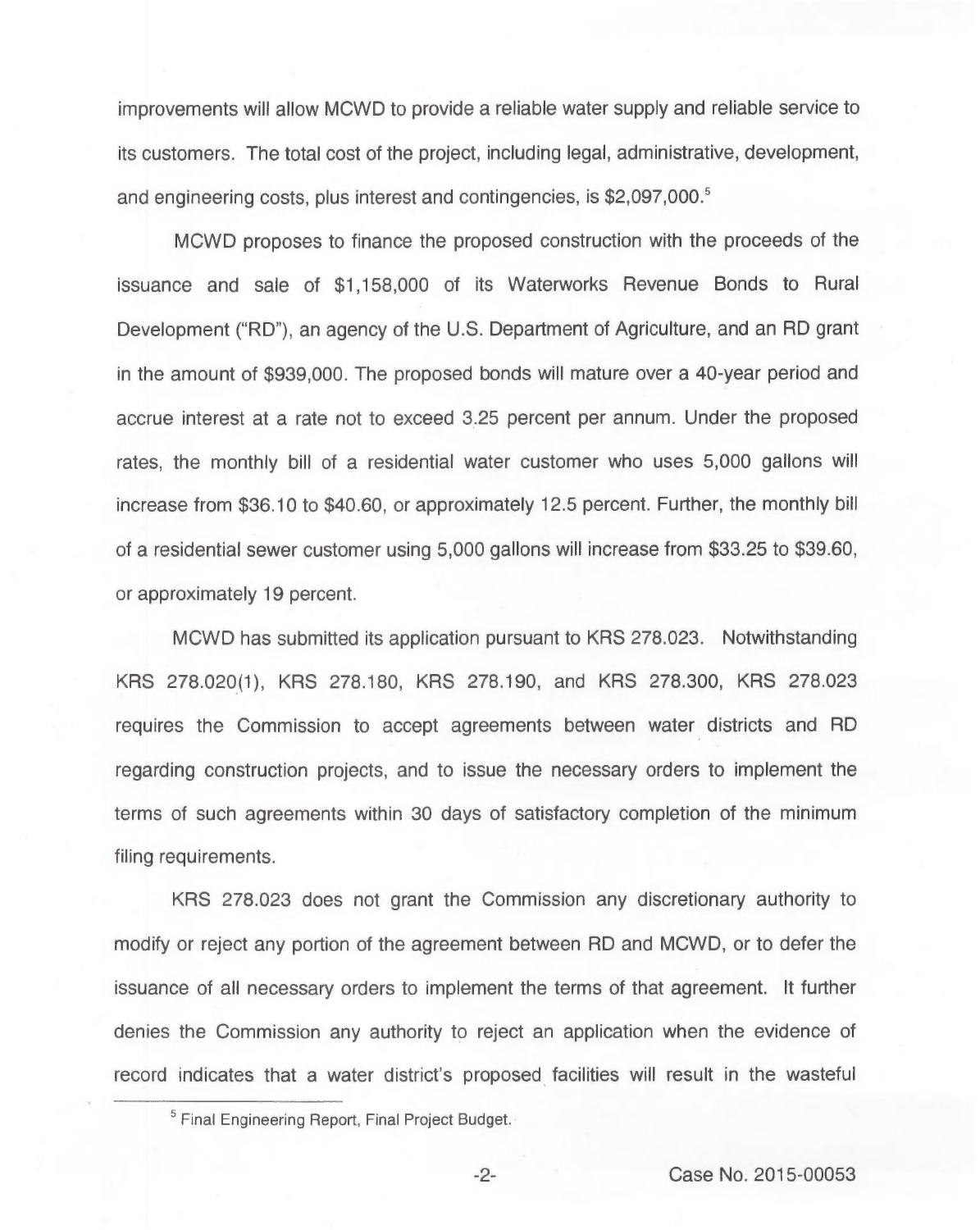duplication of facilities or excessive investment or its proposed rates are unfair, unjust, or unreasonable. The Commission, therefore, is not able to review this application using the same standards that are used for applications that are not filed pursuant to KRS 278.023.

IT IS THEREFORE ORDERED that:

 $\mathbf{1}$ . MCWD is granted a CPCN for the proposed construction project.

2. MCWD's proposed plan of financing is approved.

3. MCWD is authorized to issue \$1,158,000 of its Waterworks Revenue Bonds maturing over 40 years at an interest rate not exceeding 3.25 percent per annum.

4. The proceeds from the proposed bond issuance shall be used only for the purposes specified in MCWD's application.

5. MCWD shall obtain approval from the Commission prior to performing any additional construction not expressly authorized by this Order.

6. Notwithstanding ordering paragraph 5, if surplus funds remain after the approved construction has been completed, MCWD may use such surplus to construct additional plant facilities if RD approves of the use and the additional construction will not result in a change in MCWD's rates for service. MCWD shall provide written notice of this additional construction in accordance with 807 KAR 5:069, Section 4.

7. MCWD shall file with the Commission documentation of the total costs of this project, including the cost of construction and all other capitalized costs, (e.g., engineering, legal, and administrative) within 60 days of the date that construction is substantially completed. Construction cost shall be classified into appropriate plant

 $-3-$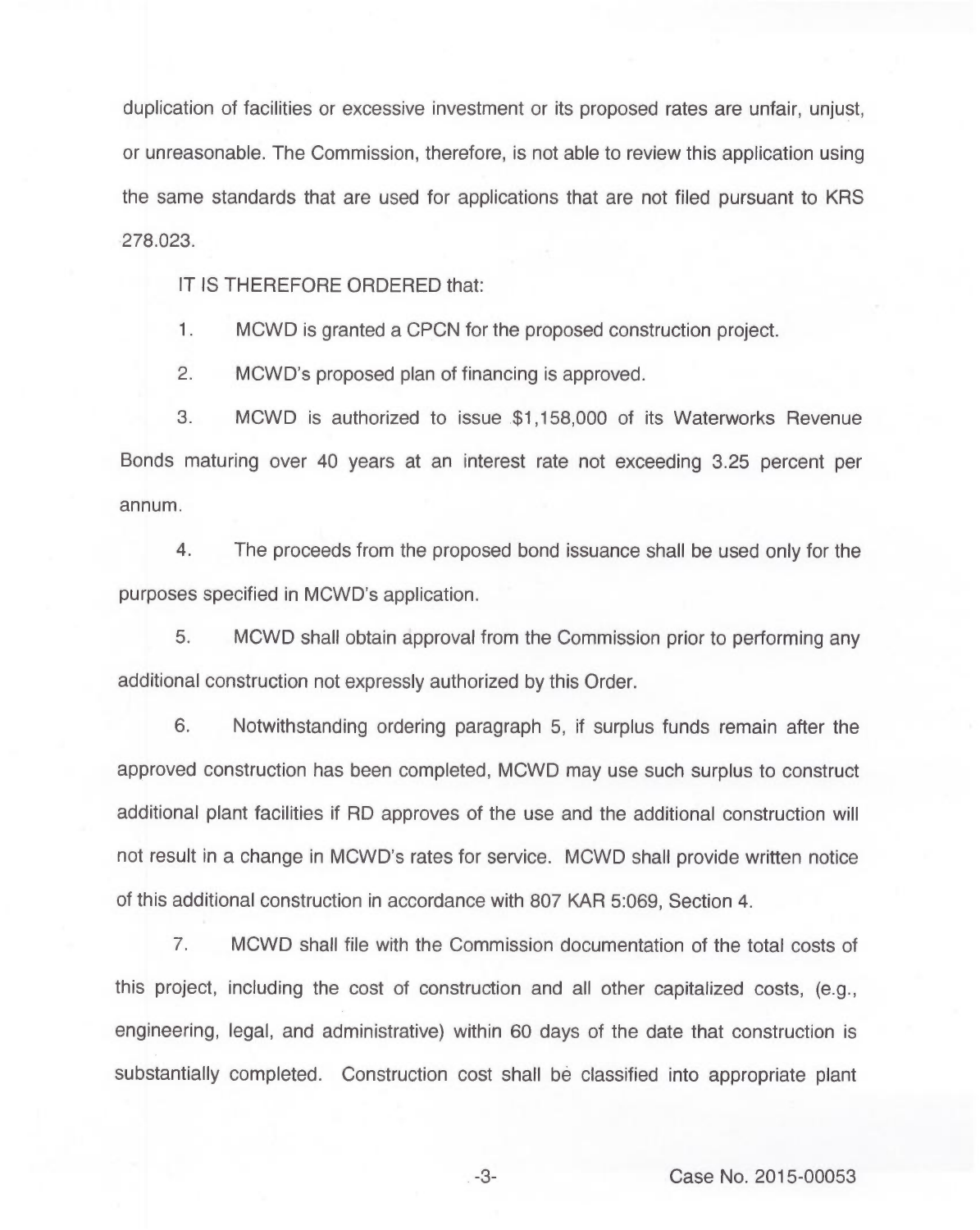accounts in accordance with the Uniform System of Accounts for water utilities prescribed by the Commission.

8. MCWD shall file a copy of the "as-built" drawings and a certified statement from the engineer that the construction has been satisfactorily completed in accordance with the contract plans and specifications within 60 days of substantial completion of the construction certified herein.

9. MCWD shall require the construction to be inspected under the general supervision of a professional engineer with a Kentucky registration in civil or mechanical engineering to ensure that the construction work is done in accordance with the contract drawings and specifications and in conformance with the best practices of the construction trades involved in the project.

10. MCWD shall notify the Commission in writing one week prior to the actual start of construction and at the 50 percent completion point.

11. The rates set forth in the Appendix to this Order are approved for service that MCWD renders on and after the date of this Order.

12. Within 20 days of the date of this Order, MCWD shall file with the Commission, using the Commission's electronic Tariff Filing System, revised tariff sheets containing the rates set forth in the Appendix to this Order.

13. Any documents filed in the future pursuant to ordering paragraphs 6, 7, 8, and 10 of this Order shall reference this case number and shall be retained in the utility's general correspondence file.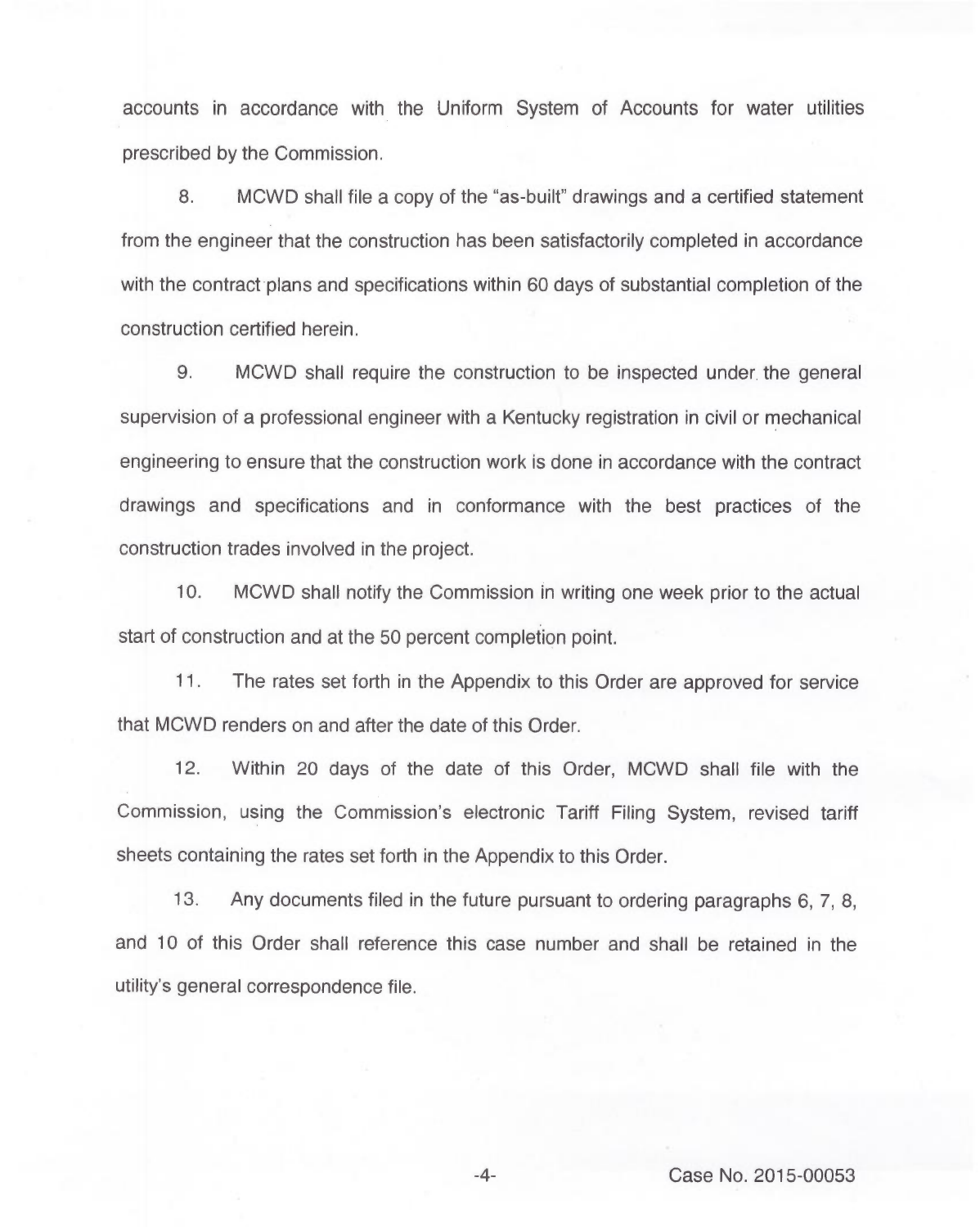14. The Executive Director is delegated authority to grant reasonable extensions of time for the filing of any documents required by this Order upon MCWD's showing of good cause for such extension.

Nothing contained herein shall be deemed a warranty of the Commonwealth of Kentucky, or any agency thereof, of the financing herein accepted.

By the Commission



ATTEST

Ephanic Bile 6 JD

Executive Director

Case No. 2015-00053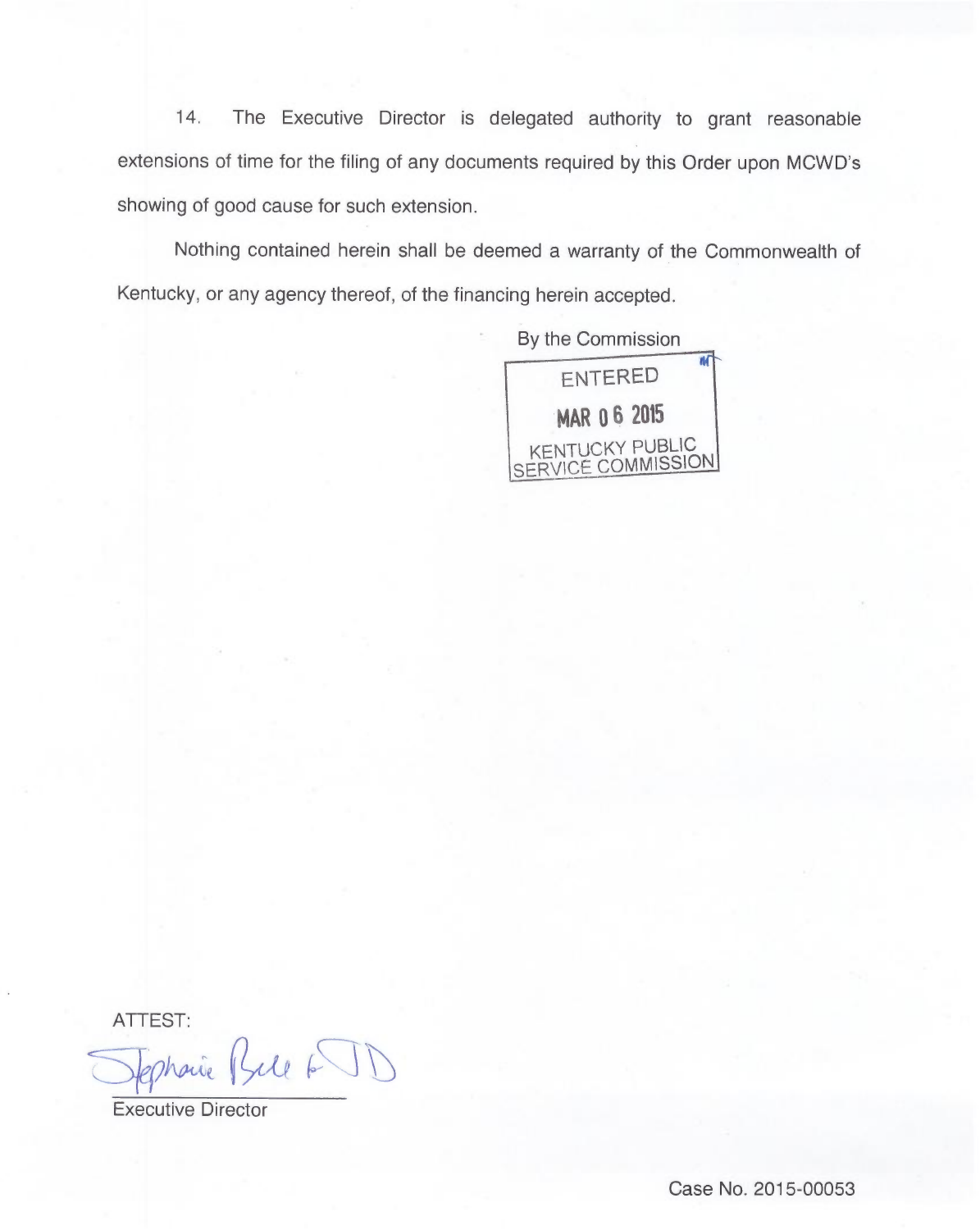## APPENDIX

## APPENDIX TO AN ORDER OF THE KENTUCKY PUBLIC SERVICE COMMISSION IN CASE NO. 2015-00053 DATED  $MAP$  0 6 2015

The following rates and charges are prescribed for the customers in the area served by McCreary County Water District. All other rates and charges not specifically mentioned herein shall remain the same as those in effect under authority of the Commission prior to the effective date of this Order.

## Monthly Water Rates

Residential and Non-Residential First 2,000 gallons<br>Over 2.000 gallons

\$20.35 Minimum bill 6.75 per 1,000 gallons

Federal Correction Facilit

First 1,950,000 gallons Over 1,950,000 gallons

\$13,162.50Minimum bill 6.75 per 1,000 gallons

\$2,600.00 Minimum bill 4.25 per 1,000 gallons

## Monthly Sewer Rates

#### Residential and Non-Residential

First 2,000 gallons<br>Next 18,000 gallons Next 18,000 gallons<br>Over 20,000 gallons  $20,000$  gallons

\$19.35Minimum bill 6.75 per 1,000 gallons 6.00 per 1,000 gallons

\$7,762.50 Minimum bill 6.75 per 1,000 gallons

Federal Correction Facilit

First 1,300,000 gallons Over 1,300,000 gallons

# **Cumberland Falls State Park**<br>First 600,000 gallons

First 600,000 gallons<br>Over 600.000 gallons 600,000 gallons

 $2,000$  gallons